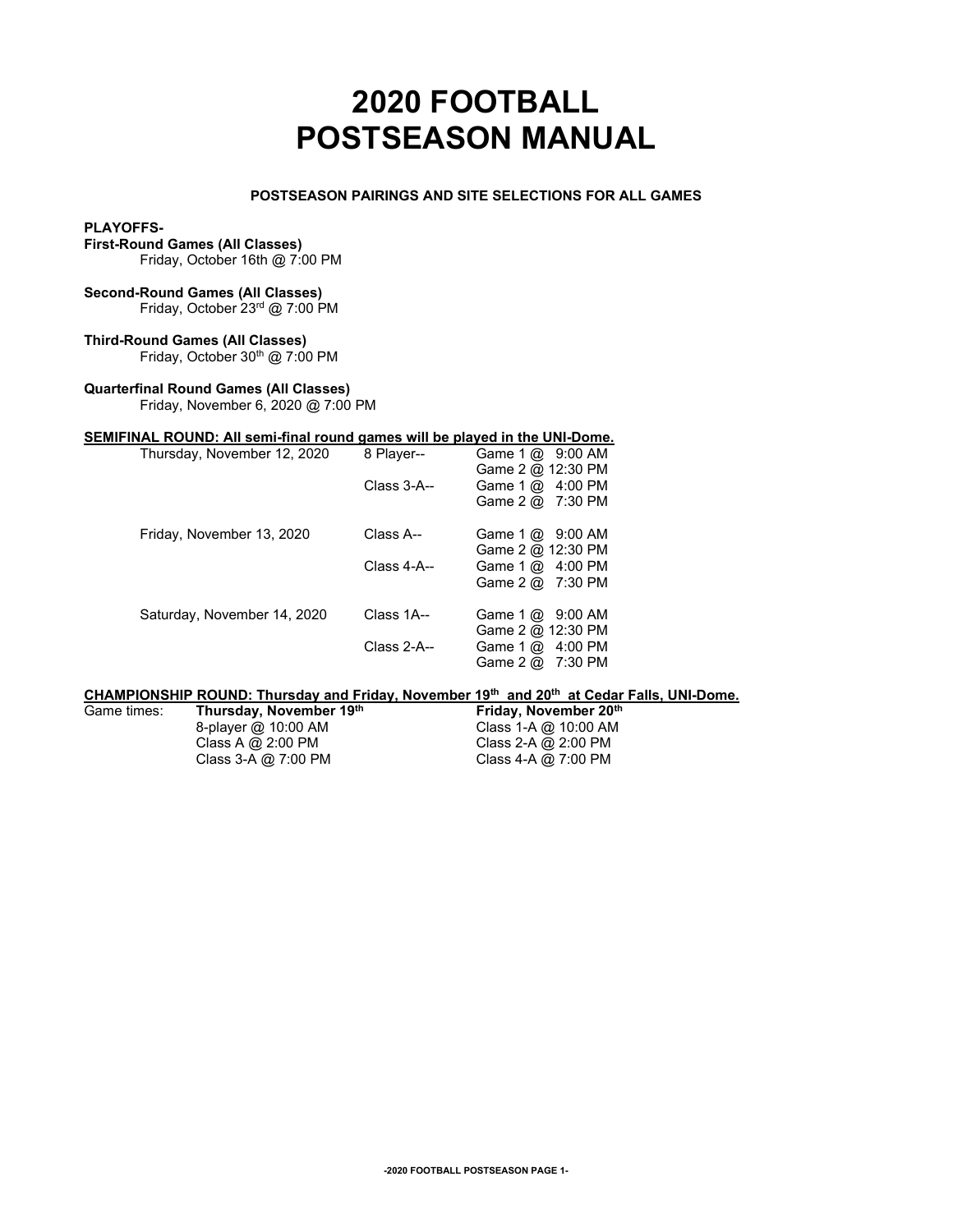## **EIGHT PLAYER, CLASS A, 1A, 2A, 3A, AND 4A DISTRICT POST-SEASON QUALIFIERS**

Points of Emphasis:

- a) In order to participate in the post season, all teams need to be eligible to participate by the Friday of week 8 (October  $16<sup>th</sup>$ ).
- b) Games are expected to be played on the date approved by the IHSAA Board of Control. Games will not be delayed due to COVID-19 issues at a respective school.
- c) After the pods have been released to the public, if a team is forced to suspend their season, the game will be considered a no contest and their opponent will be moved on to the next round of the post season.
- d) If a team wins a contest and prior to their next contest is forced to suspend their season, their upcoming opponent will move onto the next round of the post season. A team that has been defeated in a prior round will not be moved into the next round.

For the first round and the second round, teams will not receive trophies and medals. All protocols for trophies, medals, hosting and travel allowances will begin with the third round (October  $30<sup>th</sup>$ ) of the post season.

First round and second round admission will be \$6. (October  $16<sup>th</sup>$  and  $23<sup>rd</sup>$ ) Third round and quarterfinal round admission will be \$8. (October 30<sup>th</sup> and November 6<sup>th</sup>) Semi final round and final round admission will be \$10. (November 12<sup>th</sup>, 13<sup>th</sup>, 14<sup>th</sup>, 19<sup>th</sup> & 20<sup>th</sup>)

If all teams in the district have played the same number of contests, the district champion is defined as the team with the fewest losses in their respective district.

If a tie exists between two teams with the fewest district losses, the tie will be broken by: a. Common district opponent

If a tie exists between three or more teams with the fewest district losses, the tie will be broken by: a. Head to Head Competition will be used, loser(s) out.

## **SITE ASSIGNMENTS CLASSES 4-A, 3-A, 2-A, 1-A, A, 8-PLAYER**

For the *first round* games:

Final season district placement will determine site assignments Head to Head competition Last alphabetical will host

## For **the second round** games: (Round of 32)

Final season district placement will determine site assignments

For the third round games: (Round of 16)

Final season district placement will determine site assignments Head to Head competition Last alphabetical will host

## For the *quarterfinal-round* games: (Round of 8)

Final season district placement will determine site assignments Head to Head competition Last alphabetical will host

## For *semifinal round* games: (Round of 4)

All semi-final round games will be played in the UNI-Dome Final season district placement will determine site assignments Head to Head competition Last alphabetical will be the home team

## For *final round* games: (Round of 2)

All final round games will be played in the UNI-Dome Final season district placement will determine site assignments Head to Head competition Last alphabetical will be the home team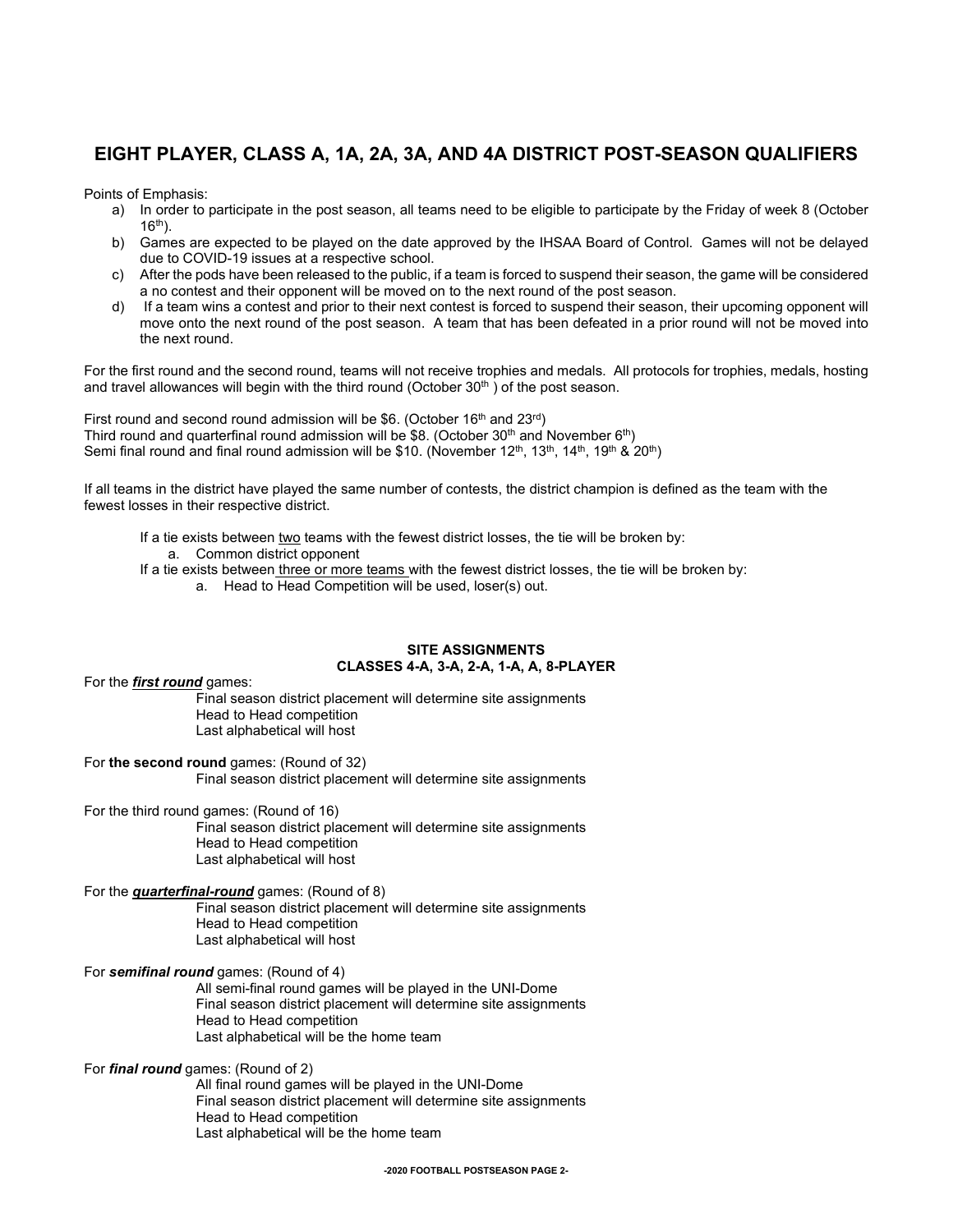## **CLASS 4-A, 3-A, 2-A, 1-A, A & 8-Player PLAY-OFF ASSIGNMENTS/PAIRINGS**

## *CLASS 4-A 3-A, 2-A, 1-A, A & 8-Player:*

The IHSAA will create pods of teams for the first two rounds of the post season.

First and Second Rounds-

8 Player: (64 schools) There will be pods with 4 teams in each pod. Those brackets will be based primarily on geography.

3A through A: (54 and 59 schools) There will be pods with three or four teams in a pod. Those brackets will be based primarily on geography.

4A: (40 Schools) There will be pods with three or four teams in a pod. Those brackets will be based primarily on geography.

At the conclusion of the second round, the IHSAA will create updated brackets for the third round and the quarterfinal round of the post season.

Third and Fourth Rounds

8 Player through 4A: Revised pods with 4 teams in 4 pods.

At the conclusion of the quarterfinal round, the IHSAA will create a semi-final round match-ups.

3-A through 8- Player-When possible, teams defined as district champions by the IHSAA will receive a first round bye. Additional byes will be determined by the IHSAA based on geography. Geography will be the basis for pods for the first and second rounds.

## **GAME PROCEDURES (ALL QUALIFIERS)**

Policy to be used when schools sharing facilities qualify for the post -season and both will host on the same night:

- a. The school that owns the facility will have first priority regarding hosting the contest.
- The school not owning the facility will have the opportunity to find another site to host the contest, or the contest will be held at the opponent's facility. All efforts should be made to find a facility that is no further than the opponent would have had to travel to the host school for the contest.
- c. If neither school owns the facility, the team with the higher finish in their respective district will host the contest.
- d. If both teams have the same district finish, head to head competition will be used to determine the host.
- e. If the two teams did not play each other, the team with the better overall record will host the contest.
- f. Finally, the alphabet will be used to determine the host. FIRST alphabetical will host the even years, while LAST alphabetical will host the odd years.
- g. The IHSAA does not recommend that doubleheaders be held on natural grass facilities.
- h. The IHSAA may play doubleheaders on artificial grass facilities.

ACCESS TO LOCKER ROOMS: 90 minutes prior to kickoff.

ACCESS TO FIELD: 30 minutes prior to kickoff or any pre game activities that require the teams to leave the field prior to kickoff time/No earlier than one hour before kickoff time.

1.  $1<sup>st</sup>$  round, 2<sup>nd</sup> round, 3rd round and quarterfinal round game time on Friday nights is 7:00 PM.. All semifinal games will be played at the UNI-Dome. It is recommended that home management have the **flag presented** and the *Star-Spangled Banner*  **played. The Iowa High School Athletic Association requires that both teams be on the field of play for the playing of the Star-Spangled Banner.**

2. If the home team's marching band is to perform on the field, teams are to leave the playing field approximately 15 minutes before game time and return approximately five minutes before the kickoff. Make sure that teams are guaranteed 30 minutes of warm-up prior to leaving the field. Upon returning, a captain will participate in the coin toss. Through a recommendation of the coaches, a coin toss could take place earlier in the dressing room and a mock flip will take place three minutes prior to the game time. If no marching band is to perform prior to kick-off, the teams may stay on the field until 5 minutes prior to kick-off.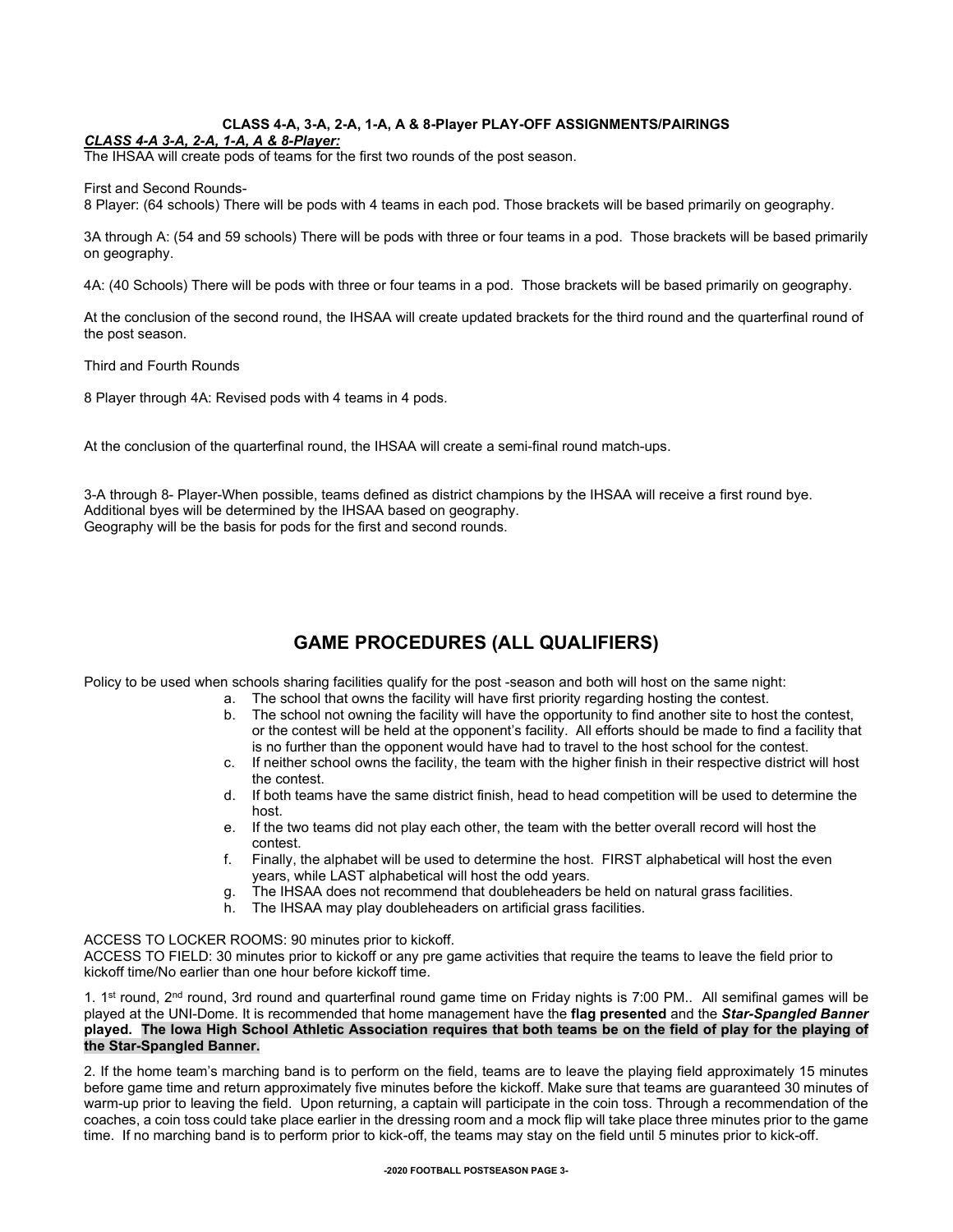3. Only the official squads, including the players, will be permitted on the field of play.

4. Only members of the media will be permitted on the sidelines. They must be issued tickets. Two representatives from each school will be permitted on the sidelines insofar as yearbook photographers and writers are concerned. The home newspaper of each team is permitted to have two writers and one photographer. All other sports coverage must be by certified members of the media only.

5. A 4 inch wide broken restraining line shall be placed around the outside of the field, at least 2 yards from the sidelines and end lines, as an extension of the line limiting the team box area. These lines should be 12 inches in length and separated by 24 inches.

6. The half-time will be 15 minutes long with a three-minute warm-up period, if there is no marching band participating at halftime. If the marching band performs at half-time, the half-time will be 20 minutes long with a three-minute warm-up period. Pregame and half-time routines should be arranged with the play-off manager. No half-time routine will be longer than 12 minutes.

## **DRONES**

## **IHSAA TOURNAMENT EVENTS OR VENUES:**

The use or possession of unmanned aircraft or aerial systems (UAS), also known as drones, is prohibited for any purpose by any person or entity at any IHSAA post-season tournament events or venues. An exception to this policy may be granted in writing by the IHSAA executive director to law enforcement, public safety agencies, IHSAA media partners, or other entities or individuals.

This prohibition applies to the area above and upon all spectator areas, fields of play, courts, arenas, stadiums, mats, gym floor or pool, practice facilities, parking areas, and includes a ban on the entire facility or property being used as part of the IHSAA event.

For purposes of this policy, a UAS is any unmanned airborne device or aircraft. The IHSAA reserves the right to refuse admission to anyone possessing, operating, or attempting to operate a UAS or to request the immediate removal of any person using or attempting to use a UAS in violation of this policy.

## **MARCHING BANDS**

The home team in the football play-offs has the option to perform on their home field. This simply means the home team will have the option of having their band perform pre-game and half-time routines if the school desires. Visiting teams will not have the option of having a marching band. If the game is played on a neutral field, there will be no marching band performance. Pregame and half-time routines should be arranged with the play-off manager. No half-time routine will be longer than 12 minutes. Marching band members of the home team will be admitted free if they are marching for the game.

## **OTHER PRE-GAME & HALF-TIME PERFORMANCES**

The home team dance or drill team, along with cheerleaders may perform a routine no longer than 12 minutes in length.

## **PEP BANDS**

Both schools are permitted student pep bands if they desire. There will be no limit as to the number of pep band members. *Pep band members must pay admission.* Only marching band members of the home team will be admitted free, if they are marching for the game. No other musical entertainment shall be performed.

7. Prior to the start of the game the fans are not to make a human tunnel nor are the cheerleaders to make a tunnel and/or have a **hoop** which the players can run through prior to the start of the game. The fans are to remain off the field. In addition, no media personnel or equipment are allowed on the field of play prior to the game.

8. The Unified Activities Conduct Counts initiative is in effect for all post- season contests.

## **CHARITABLE CONTRIBUTIONS AND SOLICITATIONS**

With the assembly of people at your tournament site, many tournament managers will be confronted with various requests pertaining to donations and contributions to the many organizations which rely upon this method or system of financing their programs. The Board of Control has decided to prohibit the passing of hats, receptacles, blankets, etc., inside the gates at any IHSAA-sponsored tournament for the purpose of collecting any contributions to any group or organization.

The Board of Control does not object to placing a receptacle in the vestibule inside the gate area where the people may deposit their contributions, provided this arrangement meets with the approval of the local tournament manager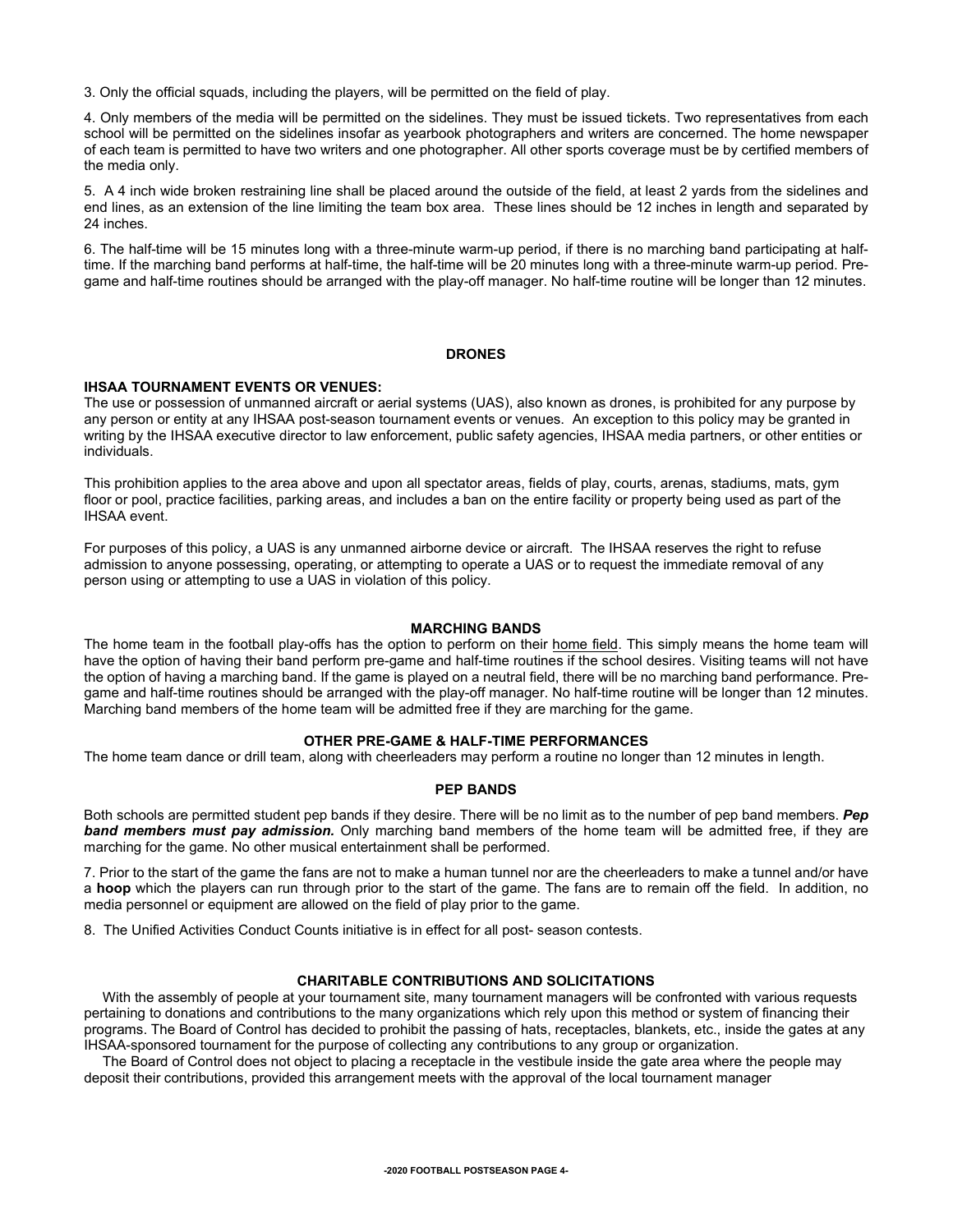## **POSTSEASON ADMINISTRATION INFORMATION**

The IHSAA executive director or designee will appoint a tournament manager for each tournament site. The tournament manager will administer the game according to the regulations established by the Board of Control. The duties shall include:

1. Communicate that the home team will wear dark uniforms and the visitors will wear light uniforms.

2. Provide participating schools with any necessary information not included in this manual.

3. Engage statisticians and designate one as the official scorer.

4. Arrange for a timer, scoreboard operator, announcer, four ball boys (junior high school age recommended), and the chain crew.

5. Make arrangements for managing of concessions (profits to go to host school).

6. Arrange to have a licensed health care provider, emergency medical provider and/or ambulance present at the game site, if possible.

7. Secure ticket sellers and ticket takers. Tickets are to be sold until the third quarter is completed.

8. Assign dressing rooms to the teams and game officials.

9. Designate seating sections for each team.

10. Notification by the IHSAA of the names of the game officials at least two (2) business days prior to the game.

11. Make necessary arrangements for marking the field in accordance with the official rulebook.

12. Host schools shall furnish the equipment for the chain crew and also select the individuals to run the chain equipment.

13. For the first round, the IHSAA will provide the host school three (3) Spalding J5V Horween leather rubberized lace footballs. The balls will become the property of the host school following the game. A school hosting the second round that did not host the first round will receive three (3) footballs. The maximum number of footballs that a host school will receive during the post season is three (3).

## **Each team will provide three (3) Spalding J5V Horween leather rubberized lace footballs to the umpire prior to the game for inspection and use in the post season contest.** Schools are not permitted to use the game balls during their warm-up.

14. The game officials are to report to the home management no later than 1 hour, 30 minutes before game time.

15. The Association will not provide programs for first round, second round, third round and quarterfinal games. We ask that the home school furnish a program for the contest. The Association will not reimburse the home school for the program. However, if the school desires to have a program and sell advertising or just sell the program, this is permissible with the condition that no advertisement in programs represent alcoholic beverages, tobacco, or any other item that is not appropriate for the occasion. It is permissible for the home team to sell the programs they make available for first round, second round, third round or quarterfinal games. A program for the semifinal games and final games will be produced by the IHSAA. It will have pictures of the teams and information concerning their players as well as the school.

16. Please inform the teams where their buses should be parked, the location of the dressing rooms, the seating arrangements for their fans, and any other information you feel would be beneficial to the teams. In doing this we will have a better feeling of cooperation insofar as the teams are concerned.

17. Each team will select two people to be ball attendents. The IHSAA recommends that each school provide competent and knowledgeable people to be the ball attendents.

18. The host school is required to report the results of the game to the IHSAA either by phone, text, twitter, or e-mail.

19. No banners or noisemakers (cowbells, air horns, thunder sticks, etc.) will be permitted at any postseason football contest, including the UNI-Dome at any time, whether it is a first round, quarterfinal, semifinal, or championship game. This prohibition of noisemakers includes any sirens, cannon explosions, fireworks, or bells that are sounded after a home team score. Music played over the public address will only be allowed during the pre game and during half-time if no marching band is performing. Music over the public address is permitted during time-outs, after scores, between quarters and between plays.

20. The Board of Control of the IHSAA adopted a policy that shirts and shoes will be the required attire for all in attendance at any indoor IHSAA-sponsored athletic events. In the sport of football, this rule would apply to the UNI-Dome in Cedar Falls.

21. No items deemed a safety hazard (helmets, etc) will be permitted to be worn at any postseason football contest, including the UNI-Dome at any time, whether first round, second round, third round, quarterfinal, semifinal, or championship game, additional items such as baby powder are prohibited from being thrown into the air.

22. Each school that qualifies for the third round of the post season will receive a state qualifying banner. Trophy and medals will be given to the losers in the third round, quarterfinal round, and semifinal round games. The winners of the semifinal round games will advance to the championship games and receive their trophies and medals at the conclusion of the championship games. The IHSAA will make an effort to have the trophies and medals sent to the host schools for presentation following the game. The trophies and medals will be shipped directly to the host school manager. If they are not available, they will be mailed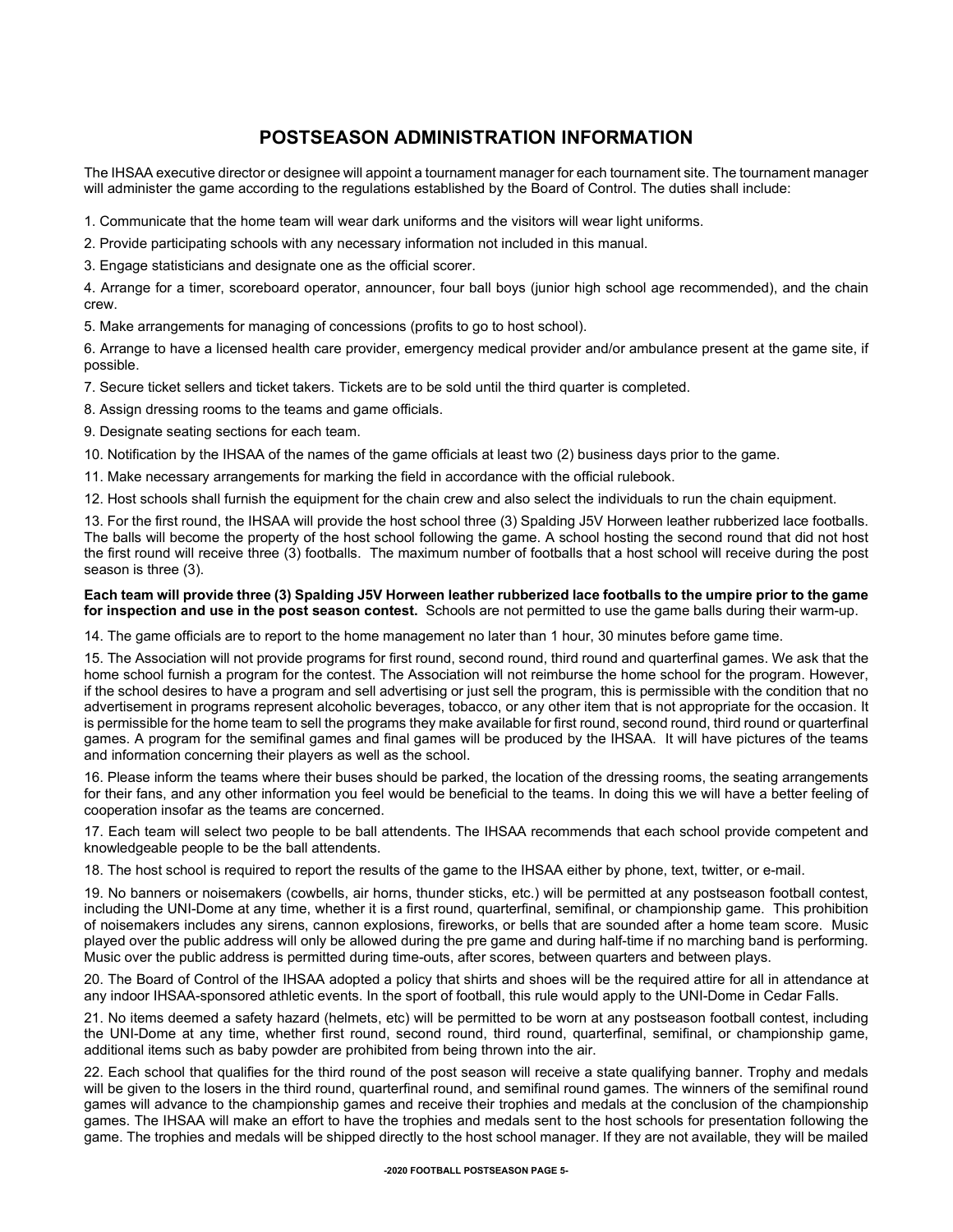to the school that is to receive the trophies and medals. There will be no additional name plate sent to schools. The name plate on the trophy you receive is the only name plate the IHSAA will send to you.

23. Each participating school may have *SIXTEEN cheerleaders and one mascot* admitted free of charge for the first round, second round, third round, quarterfinal, semifinal and final round games ALONG WITH TWO CHEERLEADING SPONSORS. Additional cheerleaders will need to purchase a ticket. These cheerleaders will be asked to sign in at the pass gate. For the first round, second round, third round and quarterfinal round, there will be no limit on the number of cheerleaders who may perform, however, only 16 will be admitted free of charge. For the semi-final and final games at the UNI-Dome, each participating school will be issued SIXTEEN passes for their cheerleaders, one mascot and two cheerleading sponsors. Any other cheerleaders the school desires to have must purchase a ticket. *ONLY TWENTY CHEERLEADERS WILL BE PERMITTED ON THE SIDELINE DURING THE SEMI-FINAL AND FINAL ROUND GAMES. IF ADDITIONAL CHEERLEADERS ARE TO CHEER, ANY CHANGES CAN OCCUR ONLY DURING THE HALF-TIME INTERMISSION.*

24. Each school will be permitted *FIVE* chaperones for supervision with no admission charge. The chaperones admitted free are not to have access to the playing field.

## 25*.* **TICKET PRICES FOR: FIRST ROUND AND SECOND ROUND GAMES WILL BE \$6. THIRD ROUND AND QUARTERFINAL GAMES WILL BE \$8. SEMIFINAL ROUND TICKETS WILL BE \$10. CHAMPIONSHIP ROUND TICKETS WILL BE \$10.**

## **ALL PATRONS SCHOOL-AGED AND ABOVE ARE REQUIRED TO PURCHASE A TICKET.**

26. The Association will not provide a supply of tickets for first round, second round, third round and quarterfinal games.

27. The UNI-Dome staff requires that only molded plastic cleats or tennis shoes be worn in the UNI-Dome. Football shoes with removeable cleats, whether completely plastic or with a metal tip are prohibited in the UNI-Dome.

28. If the IHSAA feels that a facility is not adequate, even though it meets the specifications, the IHSAA has the right to change the site after reviewing the facility. This decision will be final.

29. For all post season games played in the UNI-Dome, end zone cameras are permitted. Schools should communicate with host sites regarding the availability and use of end zone cameras.

## **GENERAL INFORMATION FOR PARTICIPATING SCHOOLS**

1. Schools that qualify for the play-offs will be posted on the IHSAA Web site following Friday night. Any school that disagrees with the qualifiers, the points earned, etc., *MUST notify the IHSAA Office no later than 1 AM Saturday morning,* otherwise, all qualifiers will be final. This procedure is being used for the convenience of the teams that make it to the play-offs.

*2. At no time will the traveling team be permitted to practice at the site of the contest. Additionally* **at no time will a team be able to practice or scrimmage in the UNI-Dome.** If a team travels to the play-off site the day prior to the game, they may not practice on the official playing field; however, another facility could be used for the team to loosen up and exercise*.*

**Penalty for violation of football rule pertaining to practices**: Any team that violates the abovementioned rule is automatically eliminated from play-off consideration. If the championship games have been played prior to the knowledge of the violation, all trophies, medals and certificates will be collected and returned to the IHSAA. If it is the championship team that violates the rule, the runner-up becomes champion. If it is the runner-up team that commits a violation, then there will be no runner-up team for that year.

3. By recommendation of the Football Coaches Association and the Football Play-off Committee, teams will be permitted to dress all *varsity* players for any play-off game *(home or away).* Players and sideline/pressbox personnel on the varsity squad will be left to the discretion of the local school district's Athletic Director and Football Coach with the understanding the IHSAA will provide awards for 33 players in 8-player and class A, 44 players in classes 1-A and 2-A, and for 55 players in classes 3-A and 4-A.

The Football Playoff Committee recommended, and the Board of Control approved, that school administrators will verify playoff rosters and sideline/pressbox personnel for first round playoff games and subsequent rounds. If the number of sideline/pressbox personnel is more than the allotted number by the State Association, the schools will purchase tickets for those individuals in addition to the allotted number and they will be allowed to be on the sideline.

The IHSAA allotted numbers for sideline/pressbox personnel are as follows:

**(1st Round, 2nd Round, 3rd Round, Quarterfinal, Semi-Final)**

**Classes A & 8-Player Schools -- 8 sideline/pressbox personnel Classes 1-A & 2-A -- 10 sideline/pressbox personnel Classes 3-A & 4-A -- 14 sideline/pressbox personnel**

Any additional sideline/pressbox personnel more than the numbers listed above must purchase a ticket. **NOTE: Varsity players are defined as those players who suit up and participate or who are considered backup players for varsity positions**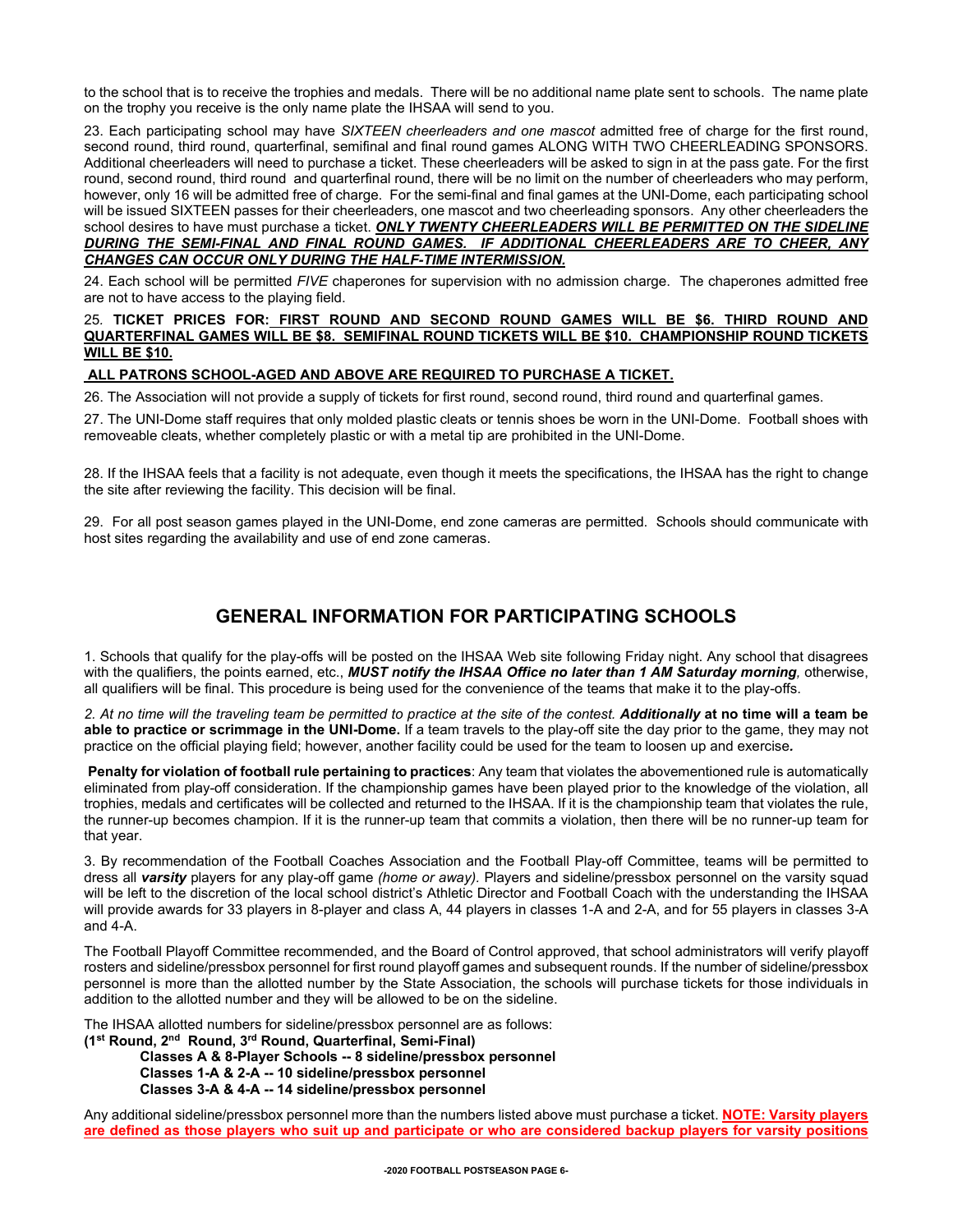**due to loss of a varsity player in varsity games during the regular season. Varsity players do not include players who only played Freshman, Sophomore, or Junior Varsity teams during the regular season**. Varsity squad sizes will be left to the discretion of the local schools Athletic Director and Football Coach.

4. Football play-off expense allowances for 8-player schools and A schools will be based on a 33-player squad, plus expenses for 8 additional people. Football play-off expense allowances for 2-A and 1-A schools will be based on a 44-player squad, plus expenses for 10 additional people. For classes 4-A and 3-A, expense allowance will be based on a 55-player squad, plus expenses for 14 additional people. This policy was agreed upon by the Iowa Football Coaches Association and the Football Play-Off committee when squad sizes were eliminated by the Board of Control.

5. All members of the varsity squad of a school which is participating may attend and dress for the football play-off finals at the UNI-Dome in Cedar Falls as determined by the school's Athletic Director and Football Coach.

6. Videotaping or filming is permissible in scouting your opponent.

7. Managers and participating schools shall send all gross ticket sales to the IHSAA and return all unsold tickets. All tickets will be supplied by the IHSAA.

8. **A prerequisite for receiving any expense allowance from the IHSAA is that your school must travel to another town for the tournament participation.** The following shall determine the expense allowance for participating schools as defined in Item #4:

**Third Round through Quarterfinals:** Travel for 8-player, Class A, 1-A, and 2-A schools will be reimbursed at \$4.20 per mile, one way. The Class 3-A and 4-A schools will receive \$7.35 per mile, one way. Schools will receive additional allowances of \$8.50 per participant if travel is a distance greater than 149 miles one way.

**Semifinals:** Travel for the 8-player, Class A, 1-A, and 2-A schools will be reimbursed at \$4.20 per mile, one way. The Class 3-A and 4-A schools will receive \$7.35 per mile, one way. Each school will receive an additional allowance of \$10.00 per individual, provided the school travels a distance greater than 99 miles. Schools traveling greater than 99 miles and not using lodging will be paid \$20.00 per individual. Schools traveling greater than 99 miles electing to use lodging will be paid \$40.00 per individual.

**Finals:** Travel for the 8-player, Class A, 1-A, and 2-A schools will be reimbursed at \$4.20 per mile, one way. The Class 3- A and 4-A schools will receive \$7.35 per mile, one way. Each school will receive an additional allowance of \$10.00 per individual, provided the school travels a distance greater than 99 miles. Schools traveling greater than 99 miles and not using lodging will be paid \$20.00 per individual. Schools traveling greater than 99 miles electing to use lodging will be paid \$40.00 per individual.

9. The host schools shall receive a fee of \$700 guaranteed for hosting football play-offs. The following schedule will be used for determining whether the host school is to receive more than \$700:

11% of gross gate receipts up to \$15,000 gross receipts, plus 5% of gross receipts beyond \$15,000, with a minimum host allowance of \$700.

| Example 1) | \$18,000 Gross Gate Receipts:<br>11% of $$15,000 = $1,650$<br>$5\% \text{ of } $3,000 =$<br>150<br>\$1,800<br>Total Payment |
|------------|-----------------------------------------------------------------------------------------------------------------------------|
| Example 2) | \$6,000 Gross Gate Receipts:<br>11% of $$6,000 = $660$<br>\$700 Minimum<br>Payment                                          |

Expenses for security/police protection will be as follows: \$35 per police officer with the following maximums:

Class 8-Player & Class A: 2 Class 1A & Class 2A: 3

Class 3A: 5 Class 4A: 7

It is recommended that the class A and 8-Player play-off hosts furnish two policemen in uniform. The IHSAA will reimburse a maximum of \$35 per policemen. For Class 1-A and 2-A, it is recommended play-off hosts furnish three policemen in uniform. The IHSAA will reimburse a maximum of \$35 per policemen. For the class 3-A, it is recommended the host school provide five policemen in uniform and the IHSAA will reimburse the host school a maximum of \$35 per policemen. For the class 4-A, it is recommended the host school provide seven policemen in uniform. The IHSAA will reimburse the host school a maximum of \$35 per policemen.

The host school shall furnish police protection as outlined previously, as well as ticket sellers, ticket takers, groundskeepers, timers, statisticians, and PA announcer.

11. The IHSAA will not reimburse any amount of money for the filming of the post season games, whether it be first round, second round, third round, quarterfinal, or semifinal games.

12. The team designated as the home team will wear dark jerseys and the visiting team will wear light jerseys.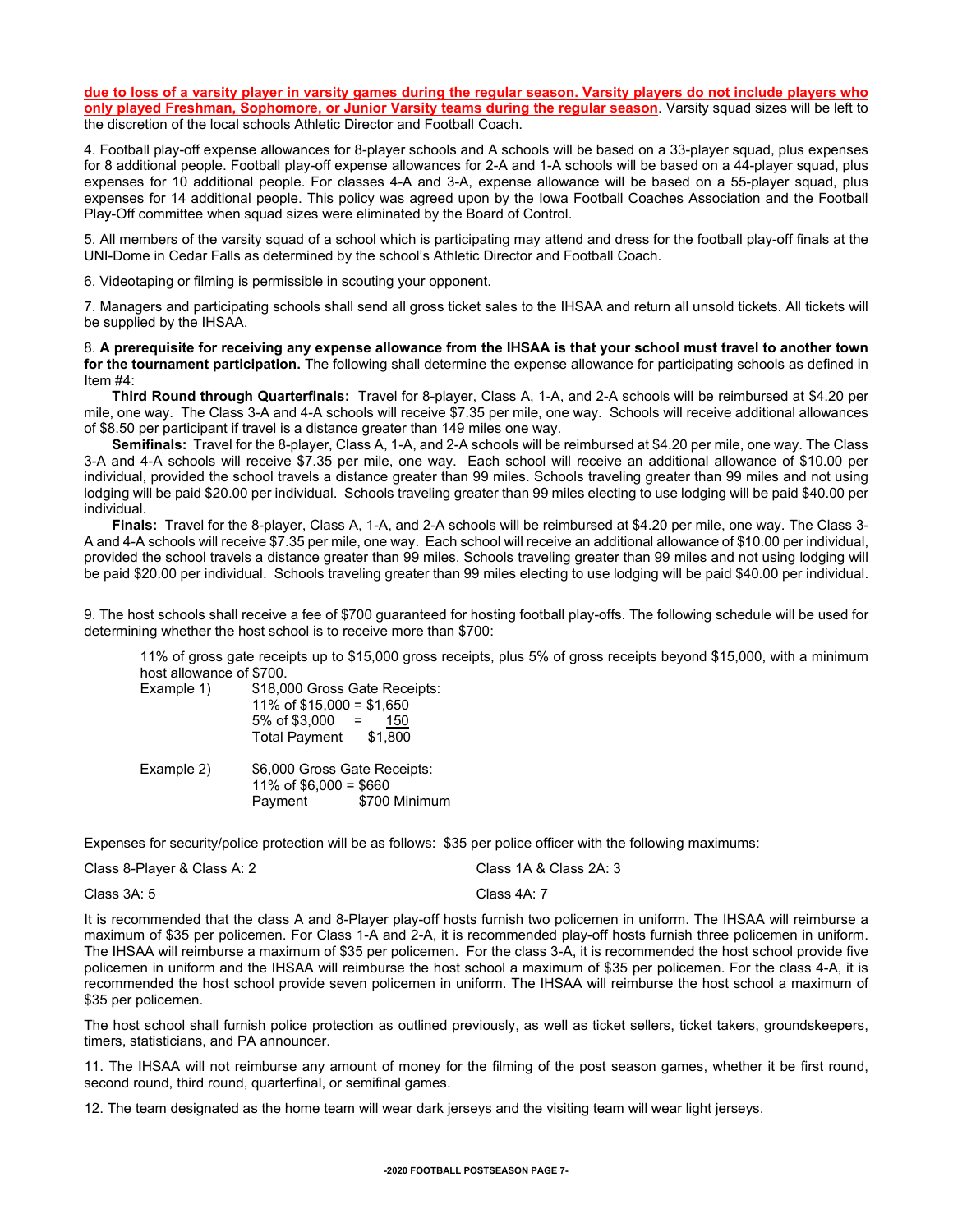13. Even though the IHSAA has requested that the host school play-off manager secure the services of medical personnel to be in attendance at the play-off game, we are asking that each team provide their own medical personnel to be in attendance, whether they are the home team or the visiting team, for the purpose of providing medical attention to any player who is in need of it.

14. Each school will be responsible for their own valuables. Have a 'valuable bag' for each game and have someone responsible for picking up items of value. *Do not leave them in the locker room.* Keep them under your team's supervision. The IHSAA nor the host school will be responsible for your personal belongings.

15. The team bus driver will be permitted to sign in at the pass gate and identify him/herself as the team bus driver, signing his/her name and the school.

16. Each school is permitted up to five (5) chaperones for supervision with no admission charge.

17. All tickets are \$6 for first round and second round contests. All tickets are \$8 for third round and quarterfinal games. Semifinal round tickets are \$10. (School Age and Up)

**Superintendent, Principal, and Athletic Director administrator identification cards entitle the school administrator and spouse complimentary admission into first round, second round, third round and quarterfinal round games, only.**

## **STATE PLAY-OFFS PROGRAM INFORMATION**

If your team qualifies for the post season, we need your team photo prepared to be SENT AFTER YOU WIN YOUR FIRST ROUND GAME. If your team advances, the photo will be used for program purposes.

E-mail photos to: ccuellar@iahsaa.org

 a. Once the qualifying teams have been decided, the IHSAA office will send you a program questionnaire. Do not use any other form as you may inadvertently omit information. This may be faxed to (515) 432-2961.

b. *A GOOD QUALITY, SHARP 5x7 or 8x10 PICTURE OF YOUR OFFICIAL FOOTBALL SQUAD lNCLUDING COACHES AND MANAGERS IS IDEAL.* Individual identification is not necessary; however please write your school's name in the subject line of the e-mail. Don't send photos via mail. Your efforts are appreciated in sending an e-mail photo in this area. The program can only be as good as the pictures and information we receive from you!

## **FILM EXCHANGE**

The Football Play-Off Committee, through a recommendation from the Football Coaches Association, has recommended that any violations which occur in film exchange during the play-offs, will be reported to the Football Coaches Association Board of Directors. This board will publicly reprimand any coach in violation of football play-off film exchange policy after due process procedures have been exhausted. The Board of Control at the January, 2015 meeting approved the following policy for football play-off teams film exchange as submitted by the Board of Directors of the Iowa Football Coaches Association. The policy is as follows: *If an agreement cannot be reached on the films to be exchanged, then number the films and exchange as follows:*  First-round (Games 7-8-9);

Quarterfinals (Games 8-9-10); Semifinals (Games 9-10-11); Finals (Games 10-11-12);

(NOTE: Teams playing an 8-game schedule would exchange games (6-7-8) for first round games; (7-8-9) for quarterfinal round games; (8-9-10) for semifinal games; (9-10-11) for the championship games; (10-11-12) .

The Football Coaches Association and the Football Play-Off Committee feel that the film exchange is a vital part of our football play-off program.

Videotaping or filming is permissible in scouting your opponent. Space for taping or filming for scouting is not required of host school.

## **VIDEO GUIDELINES FOR POST SEASON EXCHANGE**

The Iowa Football Coaches Association feels that the exchange of game tapes is a vital part of our football program. Each year both the Iowa Football Coaches Association and the Iowa High School Athletic Association receive concerns regarding the quality and integrity of game tapes. The Iowa Football Coaches Association based, on a recommendation from the Football Playoff Advisory Committee has created the following guidelines to help with the consistency of how games are recorded and exchanged. Any issues or concerns regarding post season film exchange need to be addressed with the Iowa Football Coaches Association. The Iowa Football Coaches Association understands and appreciates that often times volunteers and students are those that have the responsibility to videotape. Hopefully, these general guidelines will allow practice and improve consistency in the game exchange process.

General Points:

1. Close up shots are not often necessary. Zoom in on the players as the play ends to see how both teams are moving, blocking, and tackling.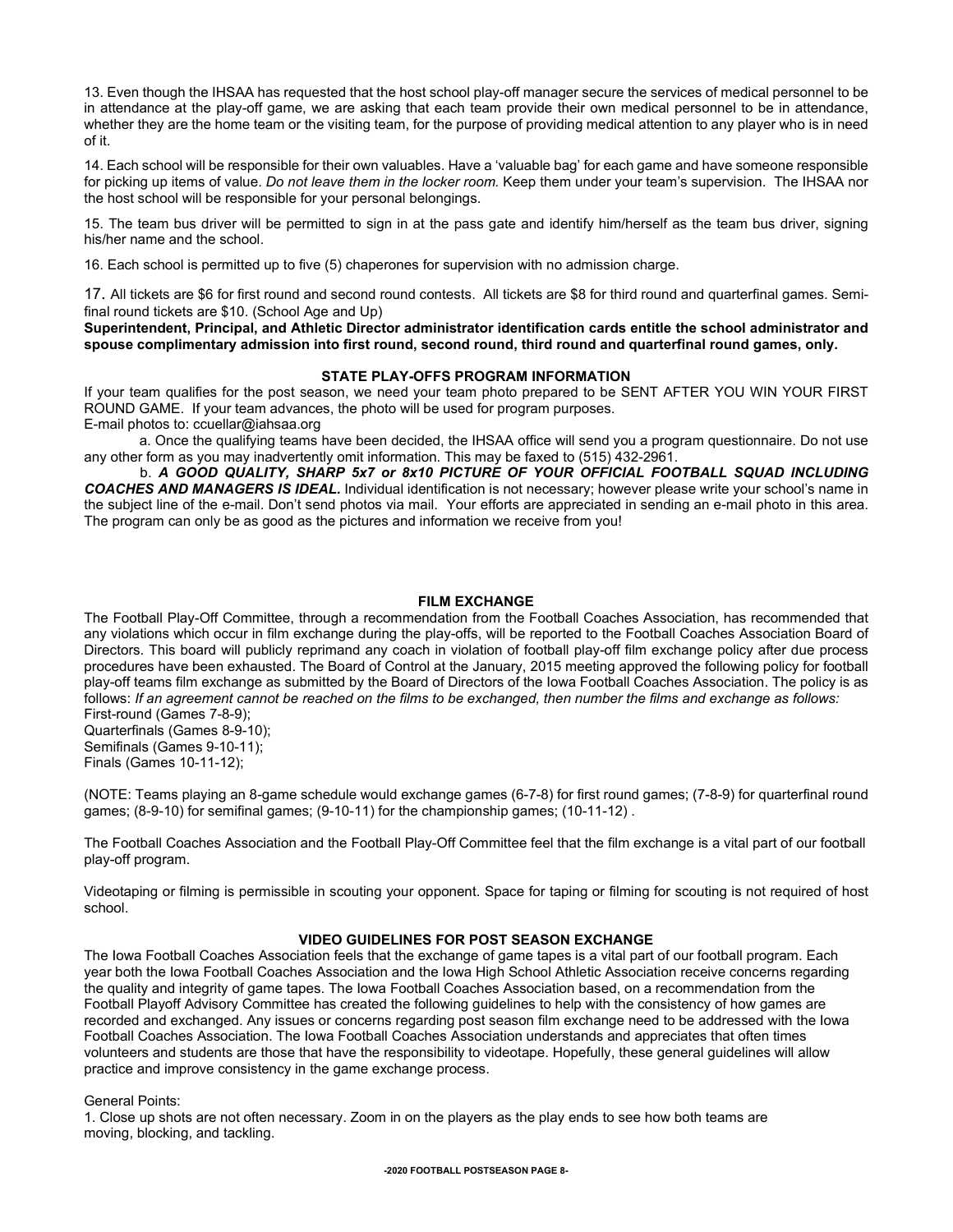2. Do not zoom out too much. The idea is to see the players, not empty grass. There is no need to see things off the football field.

3. Focus on the action. When the play starts, try to have all of the players on the screen. You should have the entire offensive backfield on one side and the entire defensive backfield on the other side.

4. Hold the camera as steady as possible and mute the sound if at all possible. Be sure that you are on "Record" or "Pause". Check this before each play.

5. Remember, more is better. It is better to stop later than too soon. The coaches can edit time, but cannot regain a play.

Special Teams: Kickoff, Punt, Field Goal & Point after Touchdown

1. Take a wide angle shot of the teams as they line up. Keep all the players in the picture before the kick.

2. After the kick, focus on the return team. Do not track the ball in the air. Simply pan back to the returner and capture the blockers and coverage as they come to him.

3. Keep the returner on one side of the screen and slowly zoom in as the players converge on the returner.

Scrimmage Plays:

1. Start to record as the offensive team breaks the huddle. Show the defensive front seven and the offensive line. Then zoom back to show the formation and any motion.

2. Running Plays- Follow the runner to include the blockers and defenders in the area as you close in on the action.

3. Passing Plays- Zoom out to include all players on the screen. The quarterback should be on one side of the screen with defenders and pass patterns on the other side of the screen. Once the ball is thrown, treat like a kick. Do not film the ball in the air, but instead follow the action on the field.

4. After the play ends, zoom in so the runner/receiver, blockers and tacklers can be seen as they unpile.

5. Film referee's preliminary signal after each penalty.

6. Film the scoreboard after each score and at the start of each quarter.

## **IHSAA POLICY FOR BROADCASTING FOOTBALL PLAYOFF GAMES**

1. Board of Control policy for live video coverage of IHSAA-sponsored first and second round playoff games is:

a. Live video broadcasts are eligible for purchase by media outlets and other interested parties. Outlets must complete an application and follow all IHSAA fee structures and event policies.

b. Applications must be submitted to the IHSAA and the postseason host site manager at least 48 hours before the scheduled time and date of the selected game. Payment must be submitted to the IHSAA within two business days of the game occurring.

c. Advertisements or promotions associated with alcohol, tobacco, firearms, gambling, performance enhancing substances, or lewd subject matter are strictly prohibited.

d. If the host site cannot and/or will not facilitate a broadcast, or NFHS Network accepts a broadcast after a third party has applied for game access, applicants will be refunded by the IHSAA.

e. Accepted access fees and applications do not grant exclusivity of broadcasts.

f. Policies and forms to be submitted to the IHSAA are available online at [www.iahsaa.org.](http://www.iahsaa.org/) It can be found following: INFORMATION  $\rightarrow$  GENERAL  $\rightarrow$  POLICIES, as "Postseason Live Video."

2. Any radio station wishing to produce audio broadcasts of games, live or delayed, must contact the host site manager to secure permission to broadcast. There is no charge for first round and/or quarterfinal games. Stations must make their own arrangements for necessary internet or telephone services.

3. The Iowa High School Sports Network is the exclusive rights holder for audio, video, broadcast, and other media rights for the semifinals and finals. Radio stations wishing to produce audio broadcasts or audio updates from games must apply for credentials and follow rights fees and regulations established by the IHSSN. Video streaming and other live or delayed video broadcasts of the semifinals and finals are prohibited.

4. If broadcasting facilities are limited at the site of a game, each school will designate a station or outlet to be assigned to the best available facilities. There may be more than one or more outlet in a given community, and the station or outlet that has been covering games all season should have first preference. This is left to the discretion of each school that participates in the playoffs. Thereafter, selection of available facilities should be filled in the order of their request.

5. The delayed broadcast must not originate until 24 hours after the completion of the live event.

6. Replay of the broadcast is for a four week period only, beginning 24 hours after the completion of the live event.

## **AWARDS PRESENTATIONS**

The losing team in the third round and of the playoffs will be awarded medals, a trophy and a banner. The losing team in the quarterfinals, and semifinals will be awarded a trophy and medals. *COACHES, MAKE SURE YOUR TEAM STAYS ON THE FIELD FOR THIS PRESENTATION.* This will serve as an opportunity for both teams to show respect and good sportsmanship toward their opponent. In championship games, both teams will be awarded trophies and medals. It is important that teams pay respect to the victors as well as the losers. **Coaches, have your players line up in front of their benches facing their opponents while the trophies are awarded.** Additional medals may be ordered by contacting the IHSAA. The school is responsible for the cost of additional medals.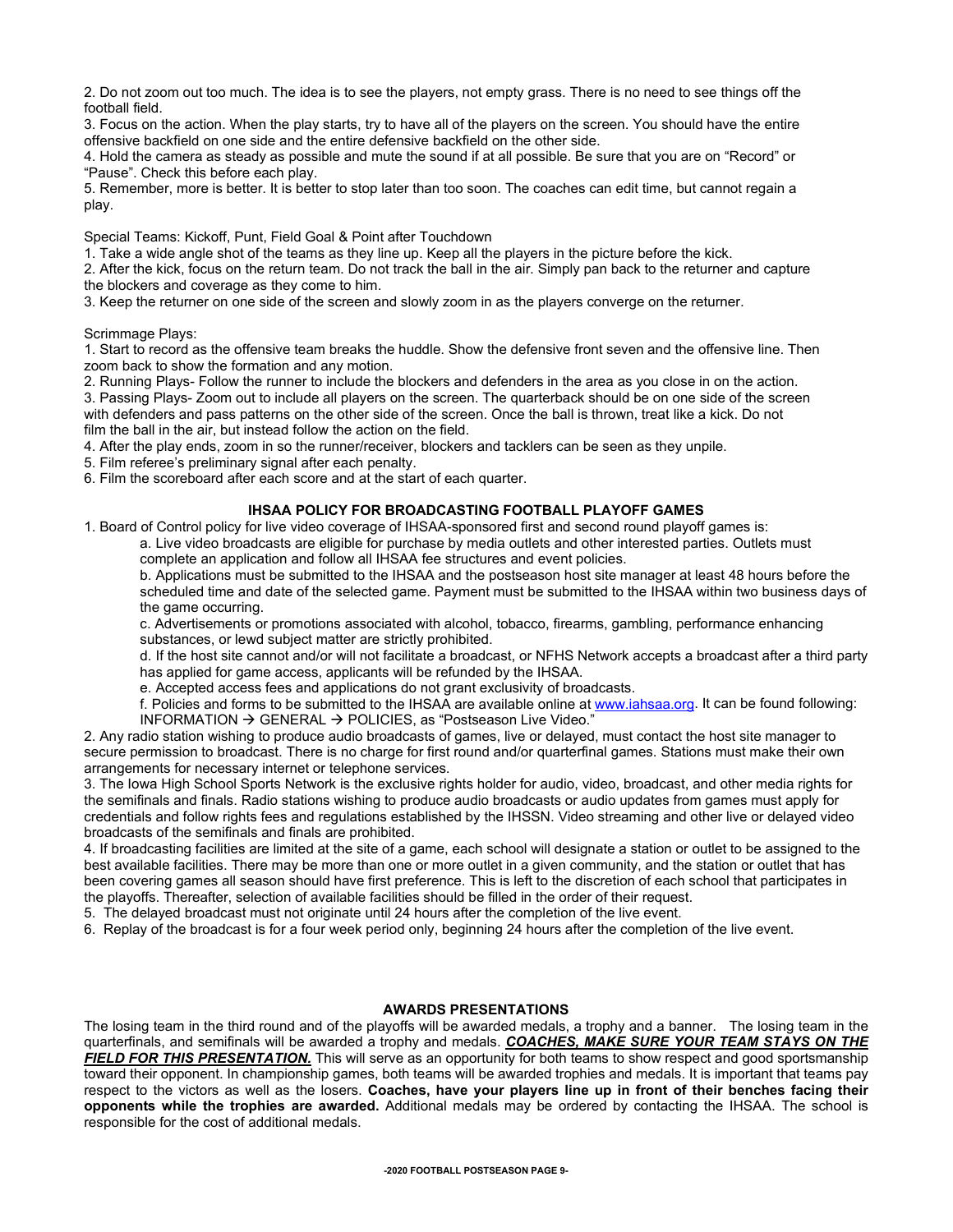## **IHSAA AWARDS PRESENTATION POLICY**

It is the goal of the IHSAA is to protect the safety and well being of all participants, spectators, coaches, officials, and tournament staff as well as demonstrate the sportsmanship philosophy of the IHSAA and its member schools with regard to respect for the opponent during all IHSAA award presentations. In furtherance of this goal and the requirement that member schools should insure that their contestants, coaches & spectators practice the highest principles of sportsmanship and ethics of competition, the following policy has been adopted by the Board of Control:

### **No team(s) student body/spectators are allowed on the playing surface at the conclusion of an IHSAA post-season event without the express permission of the tournament manager.**

 **Penalty: Team or individual awards will not be presented to the participant(s) immediately following the competition and said award(s) will be delivered to the school administration of the respective teams at a time to be determined by the Executive Director or designee of the IHSAA.**

 **This penalty is in addition to any other penalty or sanction which may be imposed by the Board of Control, its Executive Director, or designee as a result of a violation of any other policy, rule, bylaw, or regulation of the IHSAA.** 

 **The policy shall be enforced at all IHSAA sponsored tournaments that have an awards presentation following the completion of the event. The enforcement of this policy will be at the discretion and judgment of the specific tournament manager.** 

 The Board of Control also requests school administrators be present and visible when their respective teams are playing and assist in making sure spectators do not come onto the playing surface at the conclusion of the event until such time it is permissible following awards and recognition presentations.

## **PUBLIC ADDRESS ANNOUNCEMENT POLICY**

Per IHSAA Board of Control Policy, August 2019. The public address system at an IHSAA post-season event is not to be used as an open public forum for the expression of views by individuals or organizations concerning political, philosophical, religious, or other matters unrelated to the conduct of the event, or the management and safe use of the event site. For example, conducting a prayer over the public address system is prohibited at IHSAA post-season or sponsored events.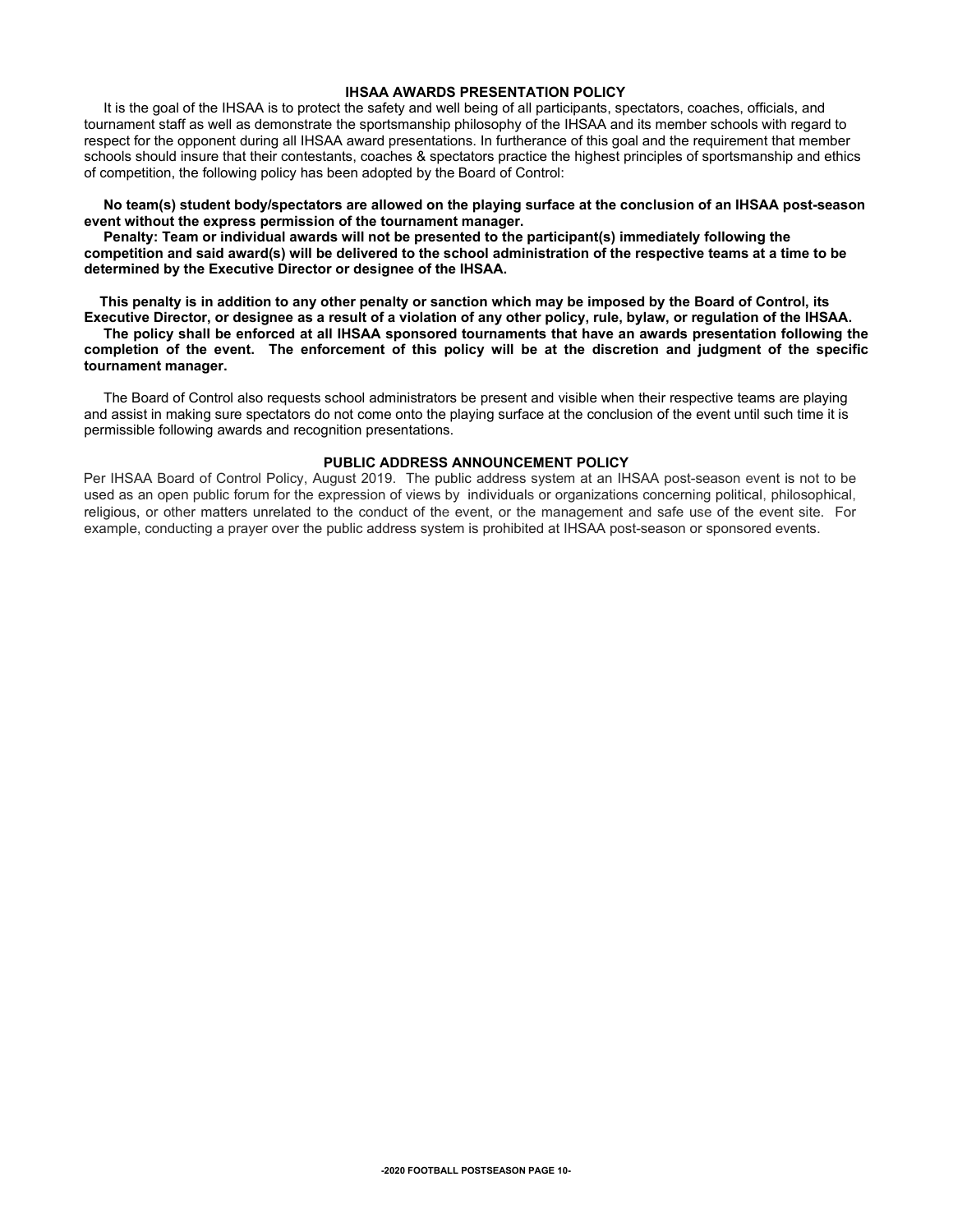# **CONDUCT COUNTS**

# **In this EDUCATIONAL INSTITUTION** these behaviors are NOT acceptable:

• Disrespectful conduct, including profanity, obscene destures or comments, offensive remarks of a sexual nature. or other actions that demean individuals or the event. **Penalty - EJECTION** 

- Throwing articles onto the contest area. **Penalty - EJECTION**
- Entering the contest area in protest or celebration. **Penalty - EJECTION**
- **Physical confrontation involving contest officials.** coaches/directors. contestants or spectators. **Penalty - EJECTION**
- Spectator interference with the event. **Penalty - EJECTION**
- Jumping up and down on the bleachers. **Penalty - Warning/EJECTION**
- Use of artificial noisemakers, signs or banners. **Penalty - Warning / EJECTION**
- **Chants or cheers directed at opponents.**

**Penalty - Warning/EJECTION** 







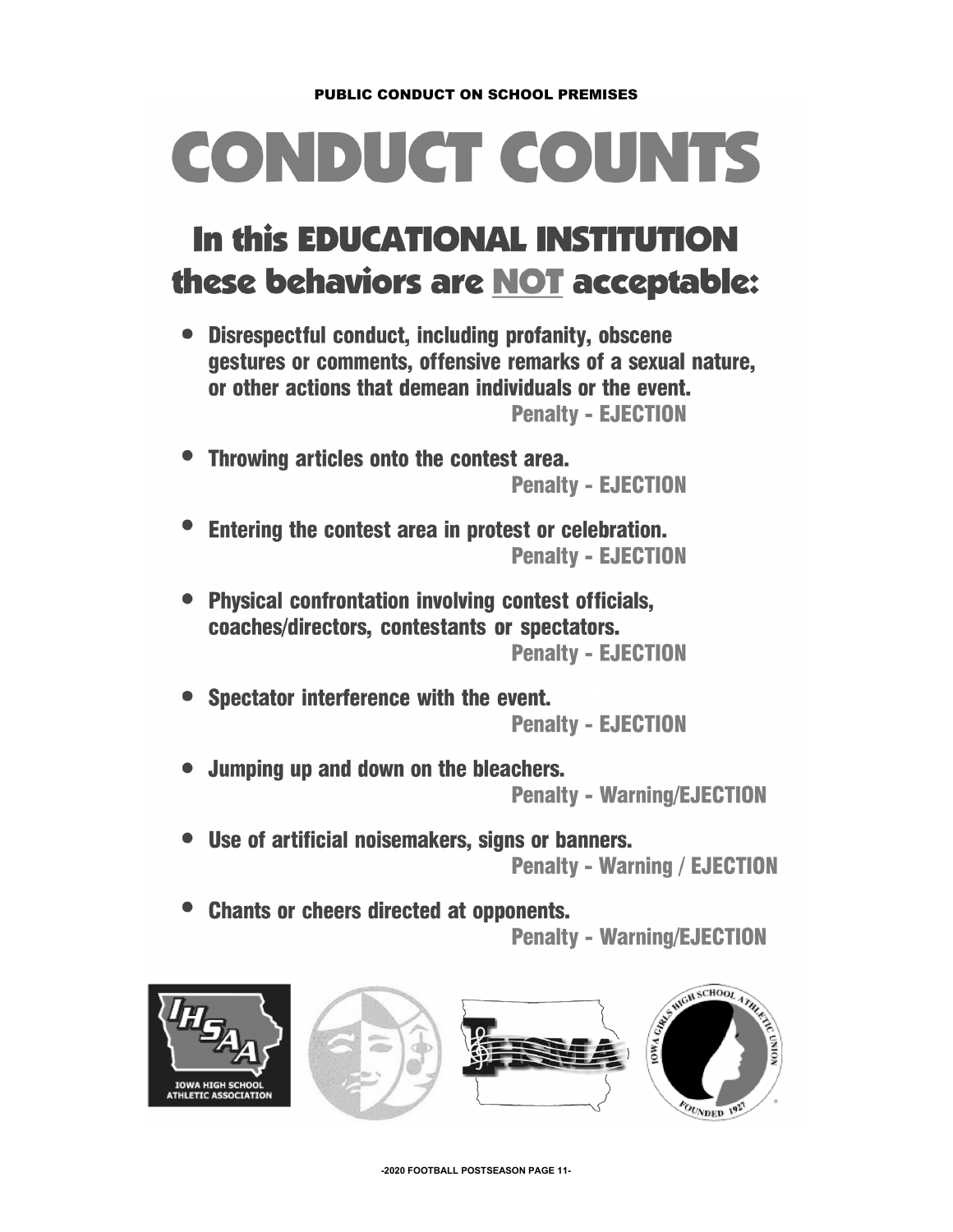## **SITE OF FINAL GAMES**

The UNI-Dome in Cedar Falls will be the site of the finals. The times of the games will be as follows:

**Thursday, November 19th, 2020:** The 8-player game will be played at 10:00 AM. At the conclusion of the 8-player game, and after presentation of awards, Class A will have a guaranteed 30-minute warm-up period and game time will not be before 2:00 PM. At the conclusion of the Class A game and the presentation of awards, the UNI-Dome will be cleared. The Class 3-A game will be at 7:00 PM.

**Friday, November 20th, 2020:** The Class 1A game will be played at 10:00 AM. At the conclusion of the Class 1A game, and after presentation of awards, Class 2A will have a guaranteed 30-minute warm-up period and game time will not be before 2:00 PM. At the conclusion of the Class 2A game and the presentation of awards, the UNI-Dome will be cleared. The Class 4A game will be at 7:00 PM.

All schools participating in the championship games at the UNI-Dome in Cedar Falls will be notified by 11 AM Tuesday, November 17<sup>th</sup> by a member of the UNI athletic department. You will receive instructions with regard to ticket information, where to enter the building, what side your fans will sit on, etc.

Each school must make its own arrangements for housing and food at the site of the championship game, as well as furnishing their own towels and being responsible for their valuables. Outside food is not allowed in the UNI-Dome. Please contact the UNI-Dome staff in regards to bringing in outside food into the locker room area.

All schools participating in the championship games will be invited to attend a teleconference provided by the IHSAA. Pertinent information will be provided during this teleconference. The teleconference will take place at 7:30 AM on Monday, November 16<sup>th</sup>. All other information will be e-mailed directly from the IHSAA Office to each school qualifying for the finals.

## **INFORMATION TO TEAMS IN THE CHAMPIONSHIP GAME**

- 1. The IHSAA will determine the home team and visiting team for the championship games.
- 2. Home team will be on east sideline and their fans will be seated on the east side of the Dome.

3. Visiting teams, the team wearing light-colored jerseys, will be on the west sideline and fans will sit on the west side of Dome.

4. When your team arrives at the UNI-Dome, you may unload your bus north of the Dome in the Physical Education Complex parking lot. This is where your locker rooms will be located and an attendant will meet your team to direct you to your locker room. IHSAA personnel will also be available to answer any questions you may have.

5. Bus drivers, after you have unloaded your team and equipment, you will park your bus in the north parking lots, north of the Physical Education Complex. A UNI parking lot attendant will give you directions as to where your bus should be parked.

6. Participating team bus drivers will be permitted to sign-in at the pass gate (Annex between McLeod Center and UNI-Dome) by identifying him/herself and signing his/her name and school.

7. Teams are assured of at least a 30 minute warm-up period before their game, however, there may be more than 30 minutes depending upon when the previous game is concluded, the awards presented, and the field cleared.

8. The IHSAA allotted numbers for sideline/pressbox personnel are as follows:

**Classes A & Eight-Player teams will have 12 sideline/pressbox passes. Class 1-A, 2-A, & 3-A teams will have 15 sideline/pressbox passes. Class 4-A teams will be issued 18 sideline/pressbox passes.**

## **The coaches in the press box team booth are required to have a sideline/pressbox pass.**

Schools may purchase additional sideline personnel passes at the Annex between the McLeod Center and the UNI-Dome.

## 9. **Team expenses for championship game-**

Travel for the 8-player, Class A, 1-A, and 2-A schools will be reimbursed at \$4.20 per mile, one way. The Class 3-A and 4-A schools will receive \$7.35 per mile, one way. Each school will receive an additional allowance of \$10.00 per individual, provided the school travels a distance greater than 99 miles. Schools traveling greater than 99 miles and not using lodging will be paid \$20.00 per individual. Schools traveling greater than 99 miles electing to use lodging will be paid \$40.00 per individual.

10. Following the game, there will be an awards presentation for both teams. Please respect your opponent and return to the vicinity of your sideline and respect your opponent receiving their awards and trophies.

11. Do not leave valuables in your locker room. Have a 'valuables bag' and assign someone on your staff to be responsible for your players' and coaches' valuables. Do not leave them in the locker room area.

12. The IHSAA will provide game footballs. Schools are not permitted to use the game balls during their warm-up.